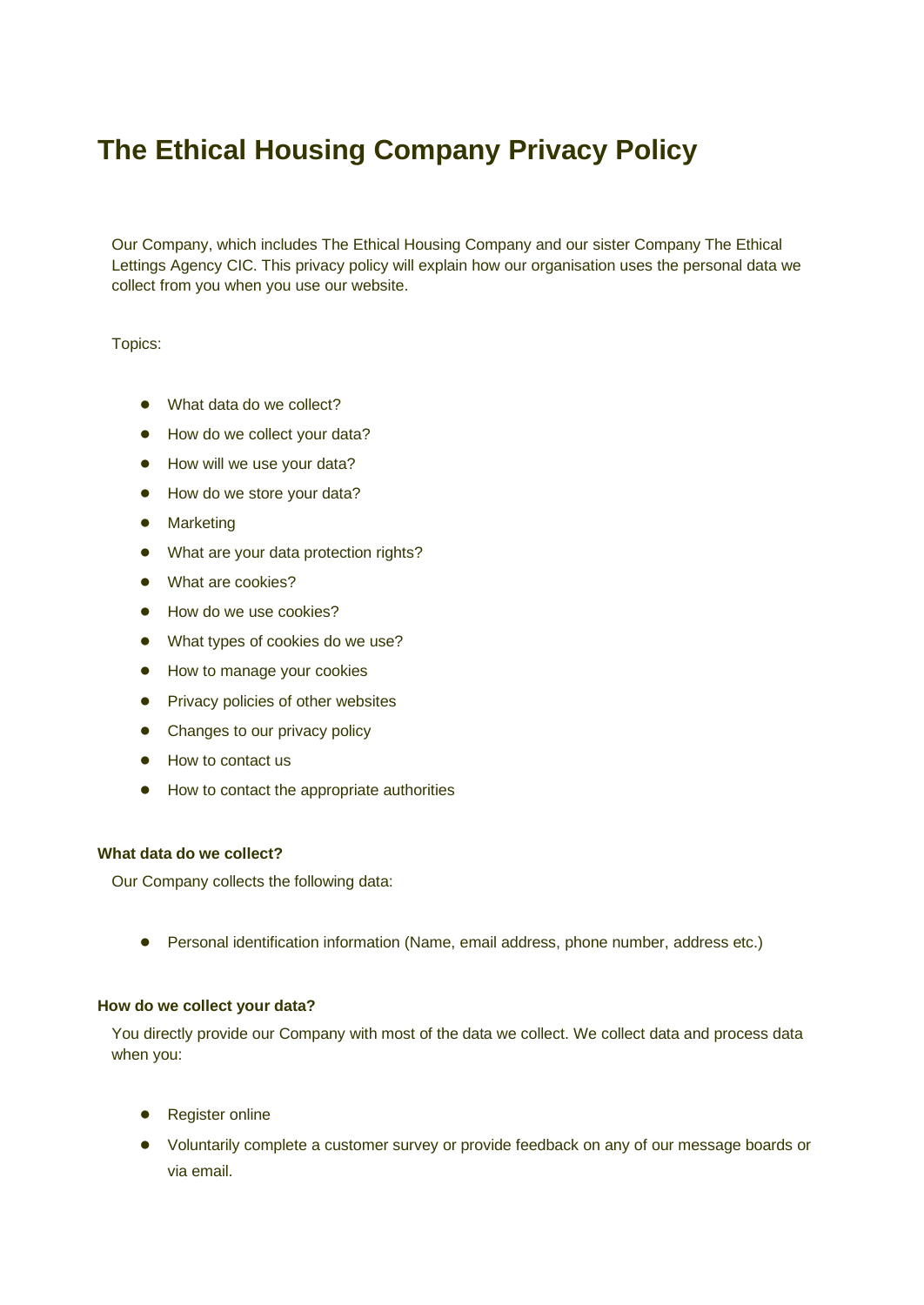● Use or view our website via your browser's cookies.

#### **How will we use your data?**

Our Company collects your data so that we can:

- To be able to provide our services to you
- Email you with useful information on the property market and information on our services that we think will be of interest to you.

When the Ethical Housing Company purchases property from you, your data may be shared with other companies such as our solicitors and investors.

#### **How do we store your data?**

Our Company securely stores your data online and at 14 Queen Street, Redcar, TS10 1AE.

Our Company will keep your data for 8 years. Once this time period has expired, we will delete your data.

# **Marketing**

Our Company would like to send you information about our services that we think you might like, as well as those of our sister company:

● The Ethical Lettings Agency

If you have agreed to receive marketing, you may always opt out at a later date. You have the right at any time to stop our Company from contacting you for marketing purposes or giving your data to other members of our Company**.**

If you no longer wish to be contacted for marketing purposes, please email [louise.gilbey@ethicalhousing.co.uk.](mailto:louise.gilbet@ethicalhousing.co.uk)

# **What are your data protection rights?**

Our Company would like to make sure you are fully aware of all of your data protection rights. Every user is entitled to the following:

The right to access – you have the right to request our Company for copies of your personal data.

The right to rectification – you have the right to request that our Company correct any information you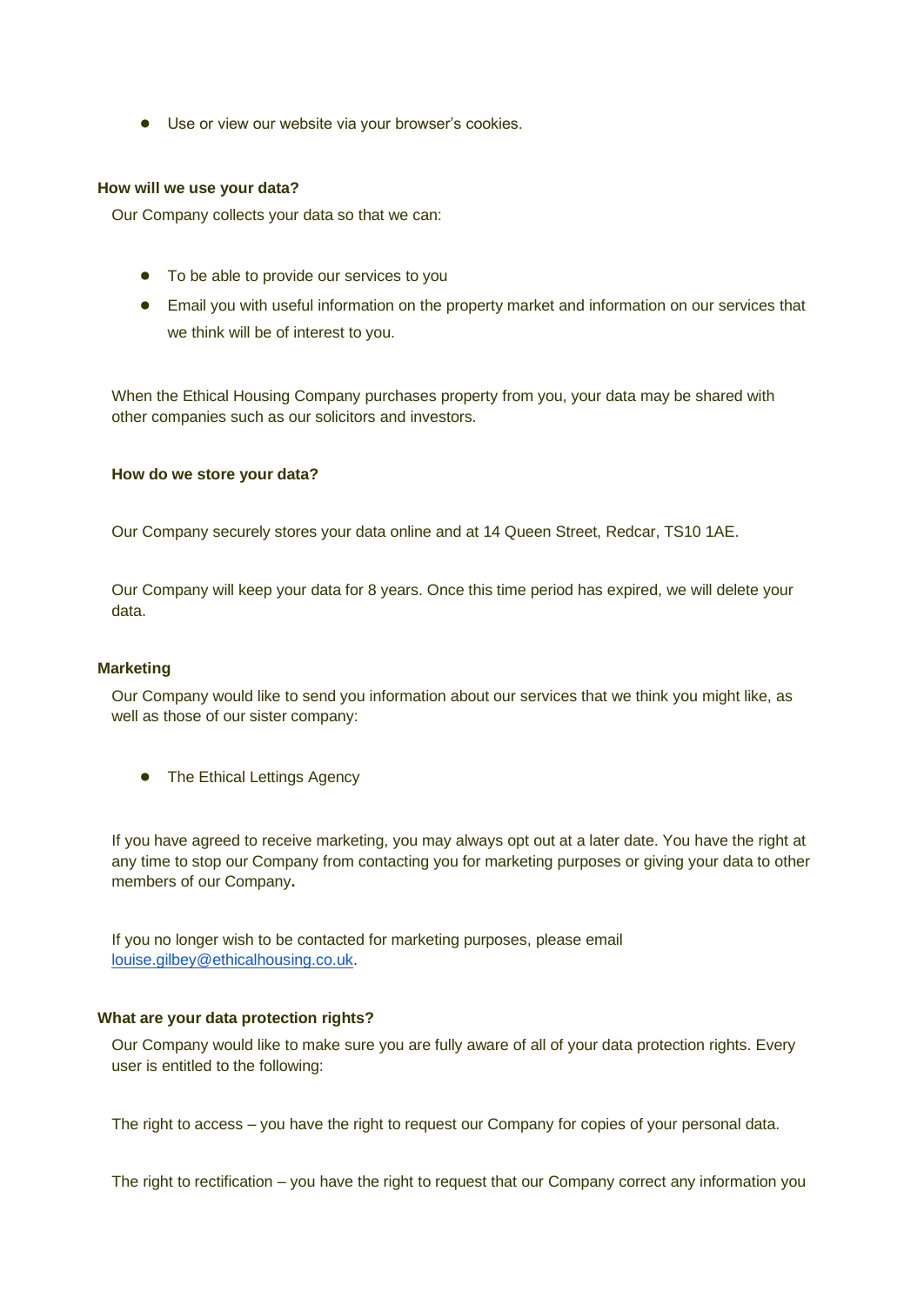believe is inaccurate. You also have the right to request our Company to complete the information you believe is incomplete.

The right to erasure – you have the right to request that our Company erase your personal data, under certain conditions.

The right to restrict processing – you have the right to request that our Company restrict the processing of your personal data, under certain conditions.

The right to object to processing – you have the right to object to our Company's processing of your personal data, under certain conditions.

The right to data portability – you have the right to request that our Company transfer the data that we have collected to another organization, or directly to you, under certain conditions.

If you make a request, we have one month to respond to you. If you would like to exercise any of these rights, please contact us at our email:

# **Call us at: 01642 484 845**

### **Or write to us: 14 Queen Street, Redcar, TS10 1AE**

## **Cookies**

Cookies are text files placed on your computer to collect standard Internet log information and visitor behavior information. When you visit our websites, we may collect information from you automatically through cookies or similar technology

For further information, visit allaboutcookies.org.

# **How do we use cookies?**

Our Company uses cookies in a range of ways to improve your experience on our website, including:

- Keeping you signed in
- Understanding how you use our website

#### **What types of cookies do we use?**

There are a number of different types of cookies, however, our website uses:

● Functionality – Our Company uses these cookies so that we recognize you on our website